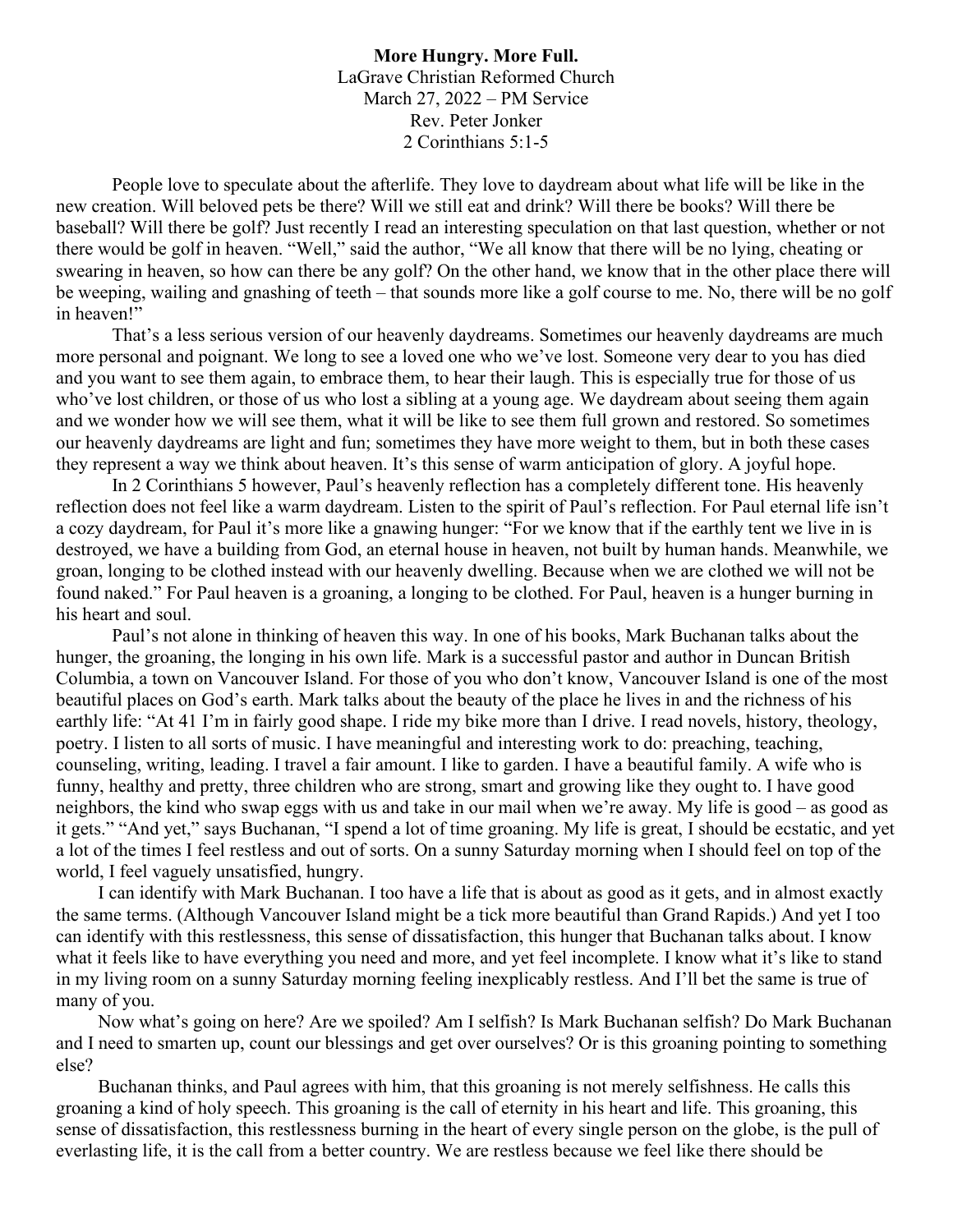something more. We are restless because we know at some deep place that there is something more. That restlessness is the Holy Spirit whispering to our hearts, "You were made for something more!" In Paul's words, we wear the best clothes life has to offer, and yet we feel naked and long to be clothed. We have the nicest home a human could ever want, and yet we feel as if we're living in a drafty tent and missing our real home.

Of course, we human beings don't always recognize our restlessness as a hunger for heaven. Many people have that groaning and that restlessness, but they don't treat it as holy speech. They misdiagnose. They think they're hungry because their house isn't big enough, or their wife isn't pretty enough, or their pleasures aren't pleasurable enough, and they try to satisfy their holy hunger by buying a new house, finding new pleasures, finding a new wife. And sometimes they can distract themselves from the groaning for a little while, but only for a while, because the holy hunger always comes back. The preacher of Ecclesiastes put it this way: "I have seen the burden God has laid on people. He has set eternity in our hearts, and yet none can fathom the work of God from beginning to end." God has put eternity in our hearts and it's not a warm blessing; it's a burden. A hunger.

I want to finish this sermon with three observations about this restless hunger Paul expresses in 2 Corinthians. First, it changes what you expect to feel when you follow Jesus. Sometimes we Christians talk as if we shouldn't be restless. Sometimes we think to ourselves, "If I was a real Christian, we tell ourselves, "I wouldn't be so discontent. I should have the joy, joy, joy, joy down in my heart to stay! I should be happy and I know it and I should clap my hands! I should be inright, outright, downright, upright happy all the time!" There is a kernel of truth in that self-talk. There is a deep satisfaction available from Jesus that can't be found anywhere else. There is a peace that passes understanding that belongs to those who are in Christ Jesus. There is what the catechism calls a deep rooted assurance.

 But some of this sort of talk is misleading. The fact of the matter is, when we give our lives to Jesus, he might increase our holy hunger, he might sharpen our thirst. When the Spirit gets a hold of us is that *everything* is deepened: our joy and hope and peace is deeper, but so is our hunger for eternity and all things made new. When the Spirit gets ahold of us, our highs are higher and our lows are lower. When the Spirit gets a hold of us, we are both more hungry and more full.

 You see that dynamic already in the Psalms. We experienced that in our liturgy earlier. You have Psalms of glorious contentment and praise – Psalm 65, Psalm 150. And you have Psalms of deep hungry lament – Psalm 44, Psalm 88. You see it in Paul too. In Philippians he talks about the peace that passes understanding. In Philippians he talks about rejoicing in the Lord always. But here he groans, and feels all the imperfections and sufferings of life in this world.

 Second, this holy hunger can have an apologetic purpose. That hunger is a great evidence of the existence of God and the reality of heaven. In the movie Sunshine, Ralph Feinnes plays a man who grew up Jewish, but during the second world war, abandoned his belief in God. He lived as a secular man and forgot about God and his Jewish heritage. He pursued survival and worldly success. But after many years of living this way he began to have second thoughts. In one scene in the movie he comes to his Mother, who is a complete atheist, and says to her, "Mother, do you think God exists?" And she says "No, there is no God. God does not exist." And the son thinks for a moment and then says, "Then how come we miss him so much?"

One of the best evidences that everlasting life is out there is the fact that our desire for it is so strong. As C.S. Lewis say in Mere Christianity: "Creatures are not born with desires unless satisfaction for these desires exists. A baby feels hunger: well, there is such a thing as food. A duckling wants to swim: well there is such a thing as water. People feel sexual desire: well, there is such a thing as sex. I find in myself a desire which no experience on this earth can satisfy, the most probable explanation is that I was made for another world." We groan says Paul, longing to be clothed with our heavenly dwelling. God has equipped humanity with built in homing devices and it is pointing toward a home that we've never seen.

 Finally, this holy hunger drives us towards action. People talk as if too much thinking about heaven makes us passive. Religion is the opiate of the peoples, said Marx. You Christians are too heavenly minded, and no earthly good. For Paul, his vision of heaven drives him to action. "Christ's love compels me." Christ's love compels him because it gives him a new way of seeing. He "no longer sees anyone from an earthly point of view," instead he sees who people could be, who they are in Christ. And he wants them to see it too. And so it leads him to these journeys of enormous sacrifice where he shares the good news of Jesus.